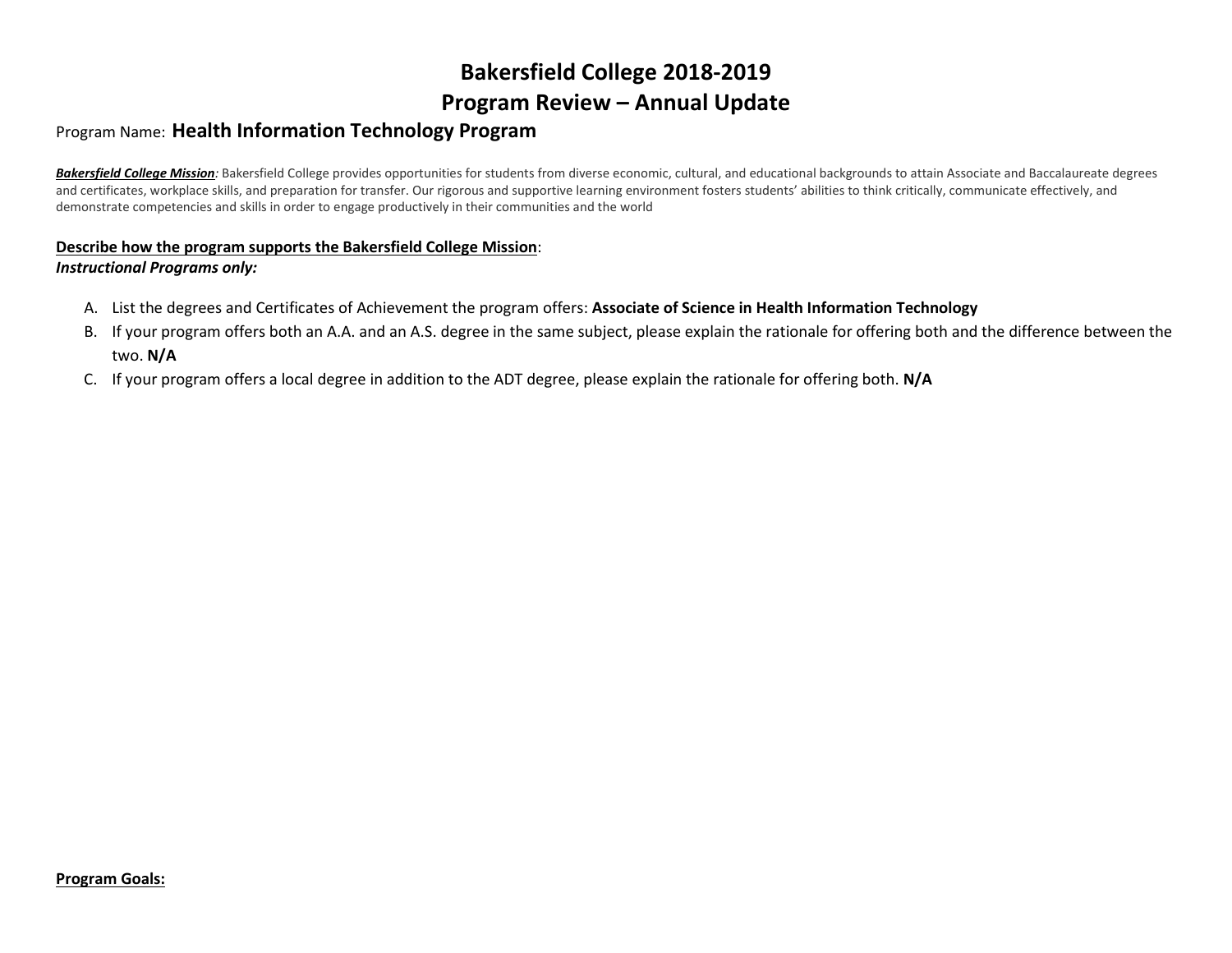A. List the program's current goals. For each goal (minimum of 2 goals), discuss progress and changes. If the program is addressing more than two (2) goals, please duplicate this section. Please provide an action plan for each goal that gives the steps to completing the goal and the timeline.

| <b>Program Goal</b>                                                                                                                                             | Which institutional goals<br>from the Bakersfield College<br><b>Strategic Plan will be</b><br>advanced upon completion<br>of this goal? (select all that<br>apply)                                | Progress on goal achievement<br>(choose one)                                      | <b>Status Update - Action Plan</b>                                           |
|-----------------------------------------------------------------------------------------------------------------------------------------------------------------|---------------------------------------------------------------------------------------------------------------------------------------------------------------------------------------------------|-----------------------------------------------------------------------------------|------------------------------------------------------------------------------|
| Seeking Program<br>Accreditation with<br>Commission on<br>Accreditation for<br>Health Informatics and<br>Information<br>Management<br><b>Education (CAHIIM)</b> | 1: Student Learning<br>$\Box$ 2: Student Progression and<br>Completion<br>$ 3:$ Facilities<br>$\boxtimes$ 4: Oversight and<br>Accountability<br>$\boxtimes$ 5: Leadership and<br>Engagement       | Completed:<br>(Date)<br>Revised:<br>(Date)<br>$\boxtimes$ Ongoing:<br>2019 (Date) | Regulations with Accreditation body<br>CAHIIM; On-Site Visit to College 2019 |
| Increase awareness of<br>2.<br><b>Health Information</b><br>Technology career<br>options and<br>opportunities.                                                  | $\boxtimes$ 1: Student Learning<br>$\Box$ 2: Student Progression and<br>Completion<br>$\Box$ 3: Facilities<br>$\Box$ 4: Oversight and<br>Accountability<br>$\Box$ 5: Leadership and<br>Engagement | Completed:<br>(Date)<br>Revised:<br>(Date)<br>$\boxtimes$ Ongoing:<br>2018-2019   | Establishing a baseline and increase of<br>achievement opportunities         |

## B. List new or revised goals (if applicable)

| <b>New/Replacement Program Goal</b>                                                  | Which institutional goals will be advanced upon<br>completion of this goal? (select all that apply)                                                                               | <b>Status Update - Action Plan</b>                                |
|--------------------------------------------------------------------------------------|-----------------------------------------------------------------------------------------------------------------------------------------------------------------------------------|-------------------------------------------------------------------|
| Increase number of students who graduate<br>from the HEIT program within three years | $\Box$ 1: Student Learning<br>$\boxtimes$ 2: Student Progression and Completion<br>3: Facilities<br>$\Box$ 4: Oversight and Accountability<br>$\Box$ 5: Leadership and Engagement | Identify clear pathways that help students to<br>complete on time |

## **Program Analysis**:

Take a look at your trend data (all programs should have some form of data that is used to look at changes over time). *All programs will answer the following questions unless otherwise indicated.*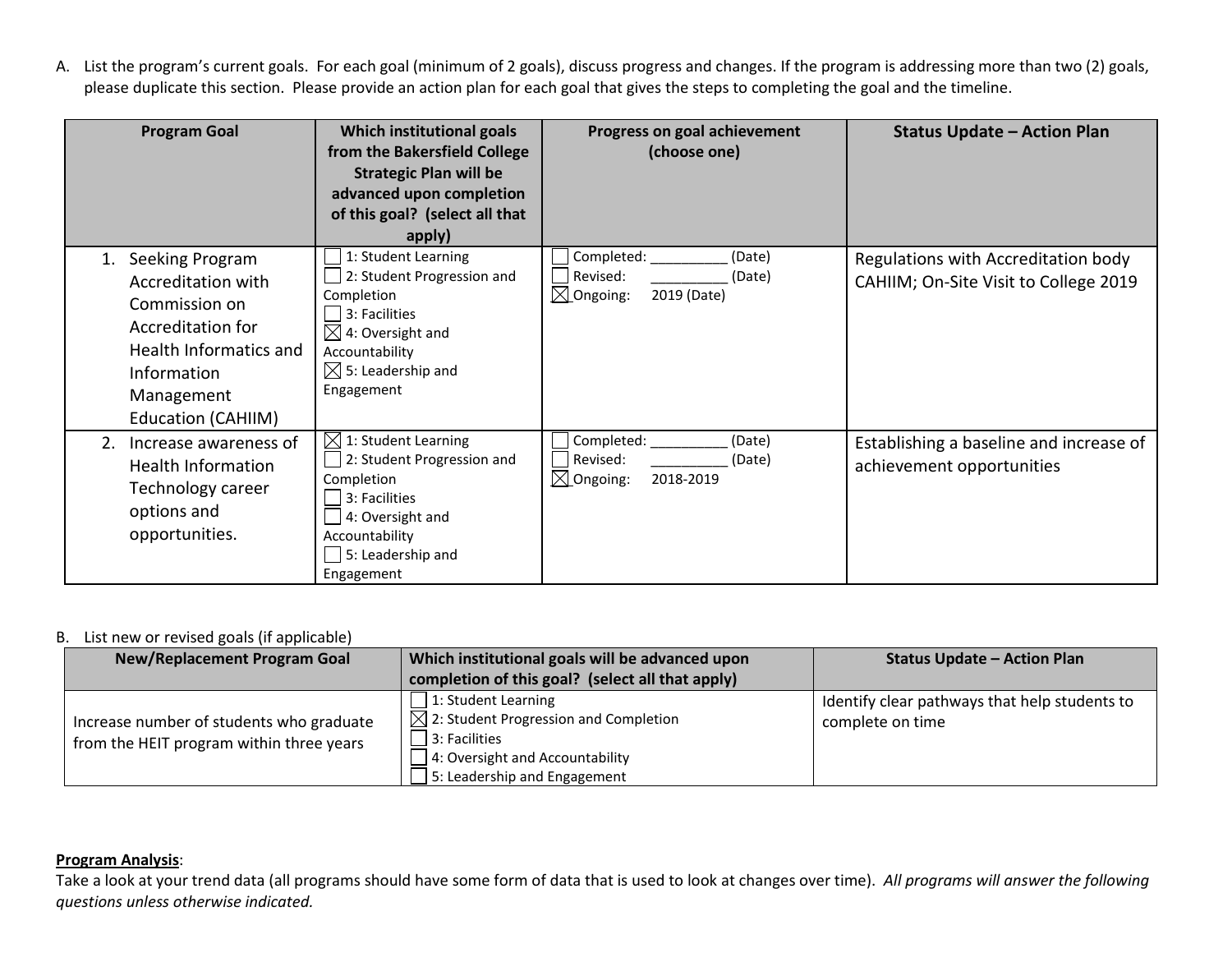1. Please report on any unexpected changes or challenges that your program encountered this cycle: **No administrative support DA III from January 2018 to present**

- 2. How does your trend data (or other data your area collects) impact your decision making process for your program? **Based on preliminary data, there are two focus areas for the program in the first year of implementation. Tracking the growth of this new program: Therefore, the numbers of students who are enrolled are a current baseline to measure future growth.**
- 3. Evidence of Department Dialog of data
	- o If you have had time to review and discuss your program's data with members of your department, attach documentation of your discussion. Documentation can come in the form of minutes from meetings or retreats, email dialog or any other ways that show substantive discussion**. The program is new and there are no changes as of date.**
- 4. Were there any changes to student demographics (age, gender, or ethnicity) for the past cycle? **New program and therefore, no changes. This year provides a baseline.**
- 5. Were there any changes to student success and retention rates for face-to-face and online courses? (instructional only) **No.**
- 6. Equity gaps
	- o Please look for large differences, or gaps, between top performing groups and others. Consider how you could identify the reasons behind these gaps, and if there changes that could be made to reduce them. For in depth review of equity issues, and on changes that are being made campus-wide, please refer to the current [Bakersfield College Student Equity Plan.](https://www.bakersfieldcollege.edu/sites/bakersfieldcollege.edu/files/2015-18_StudentEquityPlan.pdf)

# **Increase participation in pre-college workshops and bridge activities. Coordinate with Outreach and Student Academic Support Services as part of completion communities.**

7. Please describe any recent achievements of your department, including but not limited to faculty who have won awards or distinctions, new projects your department has implemented, professional development work, professional conference presentations or recently published work.

# **Health Information Technology Program Director and Health Information Technology faculty member attended AHIMA Virtual Lab Session training Summer 2018 and implanted the usage of software in HEIT program Fall 2018.**

- 8. The college has embarked on significant efforts such **as Guided Pathways, affinity groups** and **completion coaching communities** to improve the success and completion rates of our students. Please describe what your program/department/office is doing to contribute to these efforts. **Successfully served in the role of Faculty Lead for Health Science Pathway. Completed pathway video, brochure and website for health science pathway.**
- 9. Explain your role if you are involved in Dual Enrollment, Inmate Education, or Rural Initiatives.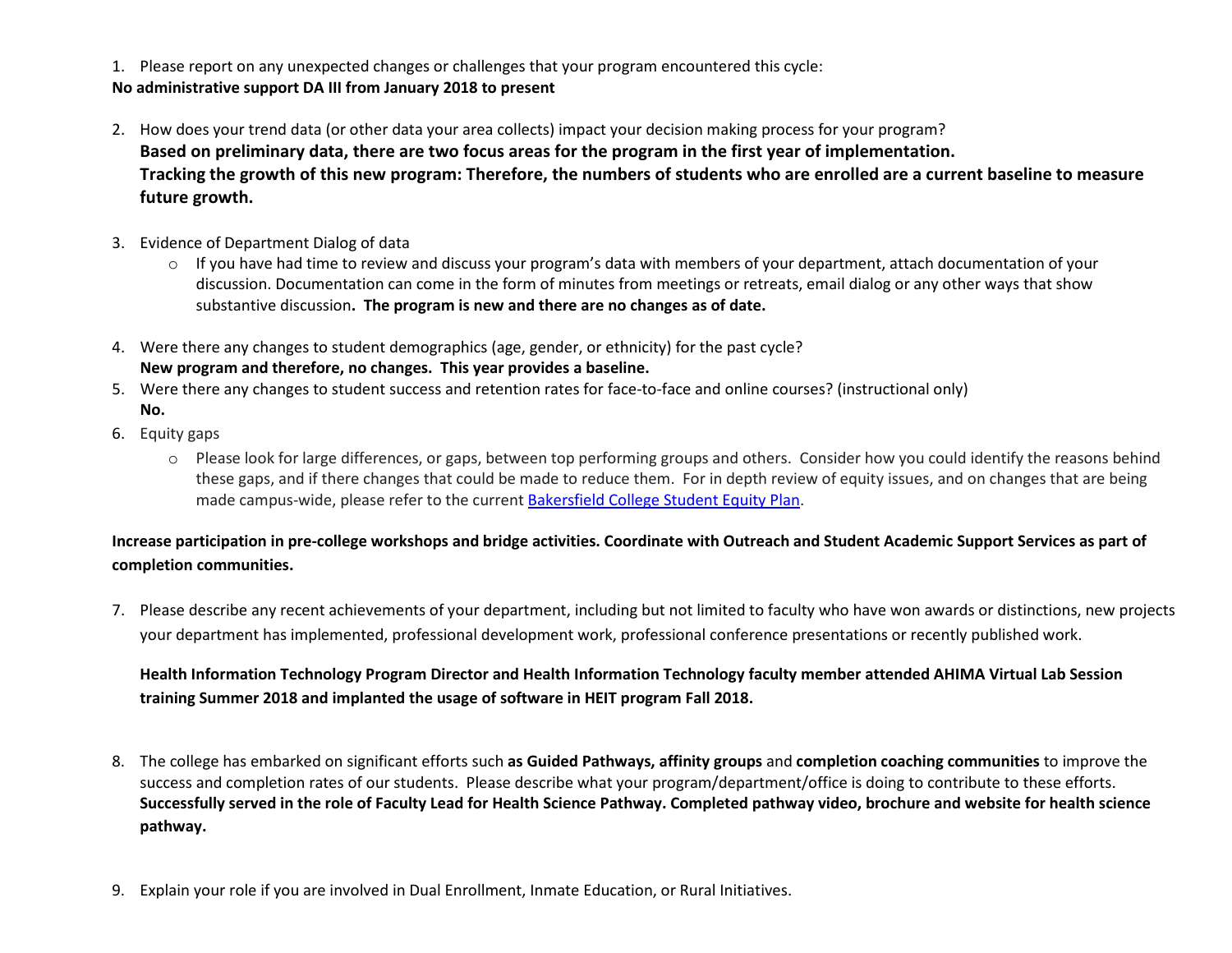**Successfully served as Faculty Liaison for MEDS B60. Continue to review high school syllabus to ensure COR was followed and visited high school campus for teaching observation.**

#### **Analysis of Received Resources from Previous Cycle**

**Discuss the type of resources you received and their Impact on program effectiveness?**

#### **Facilities: N/A**

*If your program received a building remodel or renovation, additional furniture or beyond routine maintenance, please explain how this request or requests impacts your program and helps contribute to student success.*

- 1: Space Allocation
- 2: Renovation
- 3: Furniture
- 4: Other
- 5: Beyond Routine Maintenance

# **Technology: N/A**

*If your program received technology (audio/visual – projectors, TV's, document cameras) and computers, how does the technology impact your program and help contribute to student success?*

- 1: Replacement Technology 2: New Technology
- 3: Software
- 
- 4: Other\_\_\_\_\_\_\_\_\_\_\_\_\_\_\_\_\_\_\_

## **Other Equipment**

If your program received equipment that is not considered audio/visual or computer equipment technology, please explain how these resources impact your program and help contribute to student *success. N/A*

# **Conclusion:**

Present any conclusions and findings about the program. This is an opportunity to provide a brief abstract or synopsis of your program's current circumstances and needs. Consider this a snapshot of your program if someone were to only read this portion of your annual program review.

The Health Information Technology program addresses the growing workforce demand for health information professionals. Since the federally mandated adoption of electronic health records, the needs in the Health Information Management field have dramatically changed. There are approximately 12,000 to 50,000 new jobs anticipated by 2020, and the Bureau of Labor Statistics cites Health Information Technicians as one of the 20 fastest growing occupations in the US.